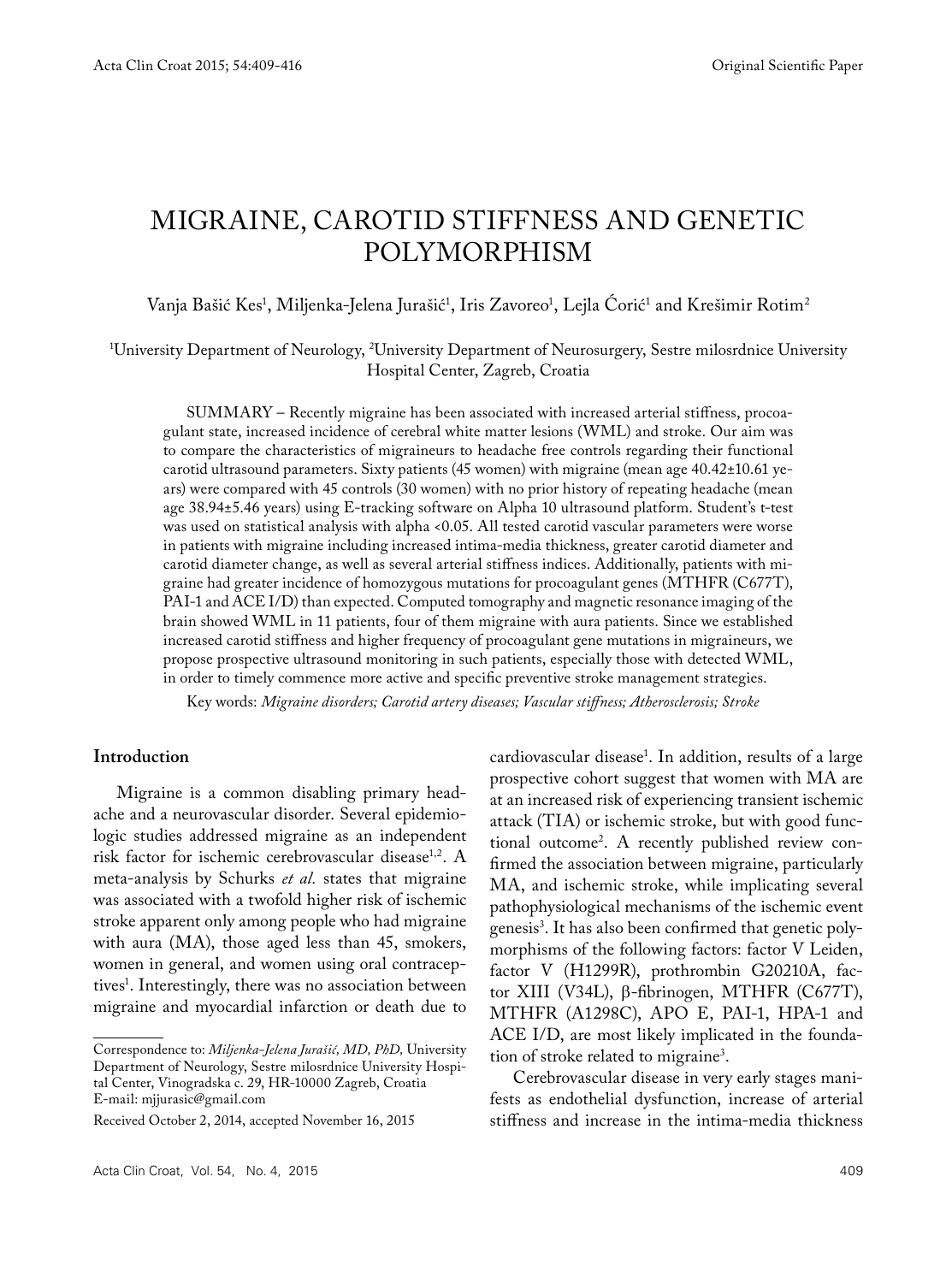$(MT)^4$ . Vascular endothelium is involved in four opposite regulatory mechanisms: vasodilatation-vasoconstriction, growth inhibition-growth promotion, antiaggregation-proaggregation, and anti-inflammatory-proinflammatory action. Alterations in these mechanisms may serve as a common mechanistic pathway to both migraine and cerebrovascular disease4 . Results of the MIRACLES study, published in 2011, showed substantial prevalence of hypertensionmigraine comorbidity with a higher probability of cerebrovascular events, compared to simply hypertensive patients<sup>s</sup>. In a study by Nagai *et al*., migraine in the elderly was identified as a possible clinical manifestation of enhanced arterial stiffness<sup>6</sup>. So far, changes in arterial stiffness have been most often associated with systolic hypertension or pulse wave velocity (PWV) increase. Namely, PWV is generally regarded as one of the closest representations of changes in arterial mechanics caused by provocative factors, and is the gold standard of arterial stiffness measurement. Increase in PWV was also labeled as an independent predictor of cerebrovascular disease occurrence<sup>7</sup>.

E-tracking® is semi-automated software for arterial wall biomechanical evaluation<sup>8</sup>. The purpose of this study was to explore viscoelastic common carotid artery characteristics in patients with migraine using several E-tracking® computed parameters and compare them with headache free controls in search for the possible evidence for early functional disbalance and subclinical atherosclerotic damage.

# **Patients and Methods**

The investigation was performed on 60 migraine patients (45 women) and 45 controls (30 women) with no prior history of repeating headache. Study patients were randomly selected from a pool of our episodic migraine patients evaluated in the last quarter of 2009. Controls were randomly selected from clinically healthy individuals within the same age range (18-55 years) examined in our cerebrovascular laboratory during the same period. Participants signed the informed consent previously approved by the Hospital Ethics Committee and underwent standard neurological examination. Migraine questionnaire was filled in by migraine patients providing the following information: age, sex, age at migraine onset, number

of migraine days *per* month, headache duration per episode, maximum pain severity using visual analog scale (VAS), coexistence of other headaches, migraine triggers, presence of aura, and migraine therapy administered. Additional information noted in all study subjects included years of education, marital status, smoking (with pack-year assessment for active smokers), alcohol consumption, hypertension (if present), diabetes mellitus (if present), heart disease (if present), use of contraceptives, body height, and body weight. The following parameters were calculated: life-time migraine duration (yrs), pulse pressure (PP, difference between systolic and diastolic blood pressure values), body mass index (BMI), and pack-year number for the group of active smokers (one pack of cigarettes smoked *per* day for one year). Laboratory blood analysis was performed as screening only for migraine patients with the following parameters: hemoglobin, erythrocyte sedimentation rate (ESR), Creactive protein (CRP), red blood cell count, leukocyte count, total cholesterol, LDL, HDL, triglycerides, and haplotype analysis for factor V Leiden, factor II (prothrombin G20210A), MTHFR (C677T), PAI-1, ACE I/D and APO E. Migraine patients were also asked to undergo magnetic resonance imaging (MRI) to establish the potential presence of cerebral white matter lesions (WML).

Color coded flow imaging carotid Doppler (CDFI) and E-tracking were performed on Alpha-10 (Aloka Co., Ltd., Tokyo, Japan) with 13 MHz linear transducer in B and M modes using standard protocols and E-tracking® system. Noninvasive brachial blood pressure (BP) was measured thrice on the right arm in supine position after five minute bed rest with an Omron digital automatic oscillometric BP monitor. The mean BP was used for E-tracking®. Data collection was performed by a single investigator who was not informed on the patient's involvement in this study and with respect to the Recommendations of the Task Force for arterial stiffness during headache free intervals<sup>9</sup>. All measurements were performed on distal common carotid artery (CCA; 1.5 cm proximally to carotid bifurcation) in supine position with head elevation of up to 30° and side tilt of 30° to the left and then to the right. The following ultrasound parameters were evaluated: carotid IMT, systolic and diastolic carotid inter-adventitial diameters (CID) and difference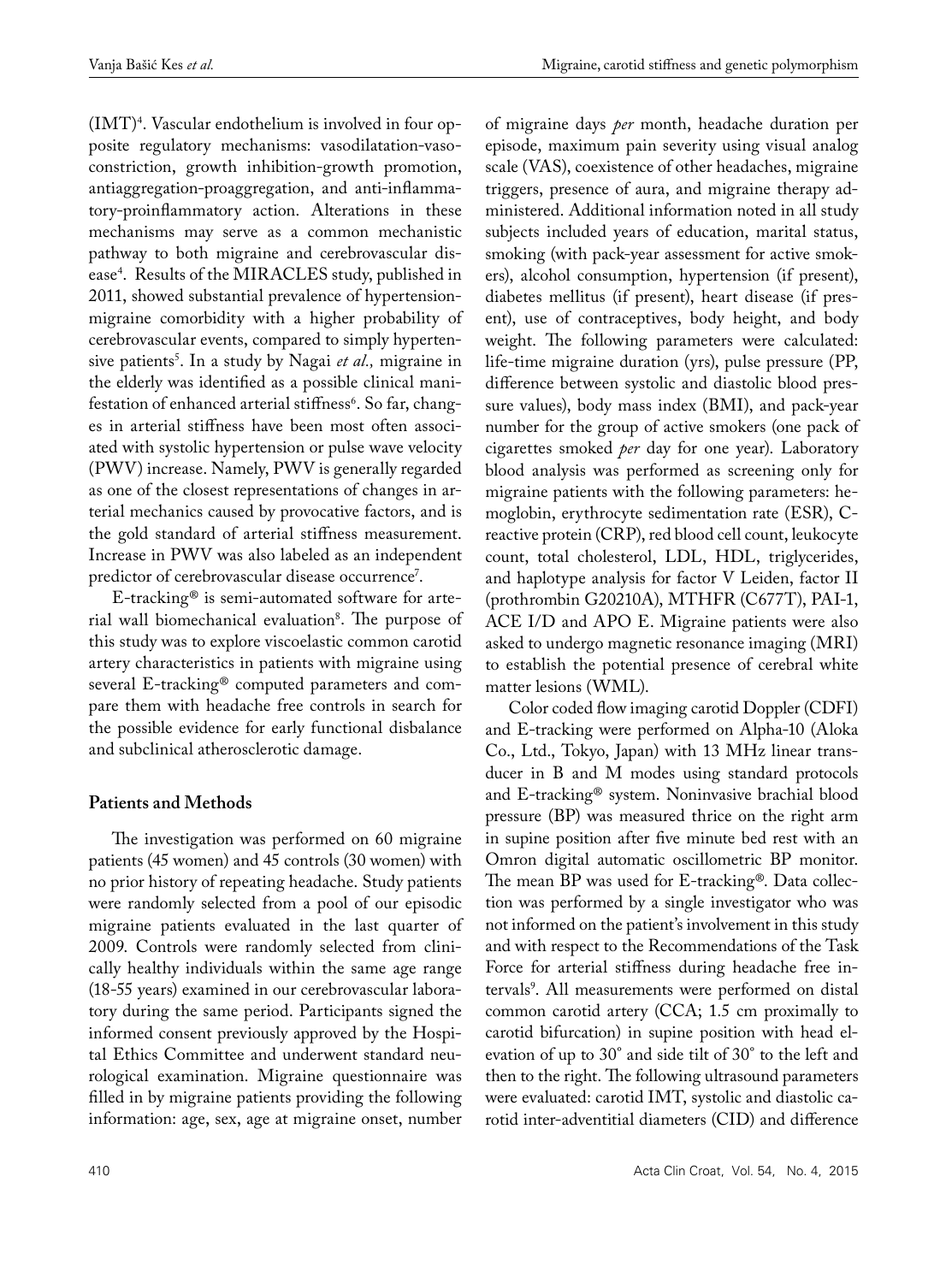|                                                                                                                                                                                                                                                                                                                                                                                                                                                                                                                                                     | Age<br>(yrs)          |                 | $S_{\rm ex}$ | BW<br>$\left( \mathrm{kg}\right)$ | BH<br>$\widehat{\Xi}$                        | $\frac{\langle \mathbf{k}\mathbf{g}^{\prime} \rangle}{m^{2}}$<br>BМ |         | Smoking<br>$\begin{pmatrix} 1 \\ 0 \end{pmatrix}$ |                          |    | $P-\gamma$                          | $(\text{mm Hg})$<br>BP                                  |                             | $(\text{mm Hg})$<br>È |                         | IML<br>(mm)                     | $\bigoplus_{n=1}^{\infty}$ |                         |                                     | $\bigoplus_{\left(\mbox{mm}\right)}^{\infty} \widehat{\mathbf{E}}$ |                       | BSI                   |
|-----------------------------------------------------------------------------------------------------------------------------------------------------------------------------------------------------------------------------------------------------------------------------------------------------------------------------------------------------------------------------------------------------------------------------------------------------------------------------------------------------------------------------------------------------|-----------------------|-----------------|--------------|-----------------------------------|----------------------------------------------|---------------------------------------------------------------------|---------|---------------------------------------------------|--------------------------|----|-------------------------------------|---------------------------------------------------------|-----------------------------|-----------------------|-------------------------|---------------------------------|----------------------------|-------------------------|-------------------------------------|--------------------------------------------------------------------|-----------------------|-----------------------|
|                                                                                                                                                                                                                                                                                                                                                                                                                                                                                                                                                     |                       | Ĺ.              | Σ            |                                   |                                              |                                                                     |         | 2                                                 | 3                        | 4  |                                     | <b>SBP</b>                                              | DBP                         |                       | $\approx$               | ⊣                               | ≃                          |                         | ≃                                   | 凵                                                                  | ≃                     |                       |
| Migraineurs<br>C1(95%)<br>Mean<br>$\overline{S}$                                                                                                                                                                                                                                                                                                                                                                                                                                                                                                    | 2.63<br>39.35<br>9.95 | 45              | 15           | $3.54$<br>$3.58$                  | $72.19$ 1.70 25.04*<br> 0.07 <br>0.02        | 4.13<br>1.09                                                        | 22      |                                                   | 4                        | 33 | $11.4$   $123.07*$<br>13.31<br>3.52 | 12.81<br>3.39                                           | 79.17*<br>$10.07\,$<br>2.66 | 43.91<br>9.33<br>2.47 | $0.49*$<br>0.13<br>0.03 | $\frac{0.50^{*}}{0.13}$<br>0.03 | $7.05*$<br>$0.74$<br>0.17  | $7.01*$<br>0.93<br>0.22 | $0.43$ <sup>*</sup><br>0.14<br>0.03 | $0.36*$<br>$0.12$<br>$0.10$                                        | 7.90*<br>2.92<br>0.69 | 8.13*<br>0.78<br>3.31 |
| C1(95%)<br>Controls<br>Mean<br>$\overline{S}$                                                                                                                                                                                                                                                                                                                                                                                                                                                                                                       | 4.72<br>0.02<br>37.80 | $\overline{30}$ | 15           | 3.36                              | $70.13$   1.72   23.71<br>12.11 0.09<br>0.02 | 2.71<br>0.75                                                        | $\circ$ | $^{\circ}$                                        | $\overline{\mathcal{C}}$ | 29 | $\frac{3}{2}$<br>8.97<br>2.49       | $116.78\,$ $\mid$<br>7.99<br>2.21                       | 74.56<br>$6.73$<br>1.86     | 42.22<br>5.39<br>1.49 | 0.3<br>0.00<br>0.00     | 0.08<br>0.02                    | 6.46<br>0.73<br>0.20       | 8.32<br>0.23<br>0.30    | 0.58<br>0.19<br>0.05                | 0.58<br>0.19<br>0.05                                               | 5.6<br>1.95<br>0.55   | 5.46<br>2.03<br>0.56  |
| SD = standard deviation; CI = confidence interval; F = female; M = male; BN = body weight; BH = body height; 1 = active smokers; 2 = occasional smokers (less than one cigarette a day); 3 = former smokers (minimum one<br>year abstinence); 4 = never smokers; P-y = pack-year; BP = blood pressure; SBP = systolic blood pressure; DBP = diastolic blood pressure; PP = pulse pressure; D/IT = intima-media thickness; CID = diastolic carotid inter-<br>adventitial diameter; CIDc = change in carotid inter-adventitial dia<br>$_{\rm p<0.05}$ |                       |                 |              |                                   |                                              |                                                                     |         |                                                   |                          |    |                                     | meter; BSI = beta stiffness index; R = right; L = left. |                             |                       |                         |                                 |                            |                         |                                     |                                                                    |                       |                       |

*Table 1. Descriptive statistics of patients with migraine and controls*

Table 1. Descriptive statistics of patients with migraine and controls

between the two (CIDc), carotid beta stiffness (BSI) index, elasticity coefficient (Ep), arterial compliance (AC), augmentation index (AI) and one-point beta pulse wave velocity (b $\mathrm{PWW}$ ) bilaterally $^9$ .

Descriptive statistics and frequency tables were created. Quantitative data were analyzed by Kolmogorov-Smirnov test to verify the normality of distribution and Bartlett-Box test was used to check homoscedasticity of variance. SPSS (version 8.0 for Windows) was used to compare the means of continuous variables with Student's t-test for independent samples or, if appropriate, Mann-Whitney U-test (for 2 groups) was substituted, both at a threshold value of 0.05 (two-tailed p value).

## **Results**

In our group of migraineurs (n=60) there were 45 women (mean age 40.42±10.61 years), while in the control group (n=45) there were 30 women (mean age 38.94±5.46 years). Descriptive statistics is shown in Table 1. The mean life-time headache duration was 16.24±12.20 years (CI 2.86): in 46 patients beginning in adolescence and adulthood, in two patients beginning in puberty and in seven patients with later onset (after 40 years); five patients could not recollect the age of migraine onset. MA was reported by 19 patients (32%). The mean number of headache days *per*  month was 9.82±9.37 (CI 2.20), range 1-30, and the mean pain severity on VAS was 7.52±1.15 (CI 0.27). Twenty-eight patients reported to have an additional headache (most often tension type headache). The average headache period duration in patient group ranged from 30 minutes to 7 days. Most of the patients resorted to therapy with nonsteroidal antiinflammatory drugs (NSAIDs) (n=43), two received intravenous (iv) therapy, one was taking ergotamine, one was without medication aid, and only 13 were taking triptans. Thirteen patients reported no migraine triggers; of the remaining, 28 patients pointed to multiple triggers and 19 opted for only one trigger. Single triggers were categorized as follows: physical conditions (n=19), weather change (n=15), stress (n=14), premenstrual syndrome (PMS, n=13), emotions (n=5), ovulation  $(n=5)$ , food and drink  $(n=5)$  and menstruation  $(n=4)$ . We would like to emphasize that the most prevalent migraine triggers (n=22) were those associated with menstrual cycle (3 single triggers).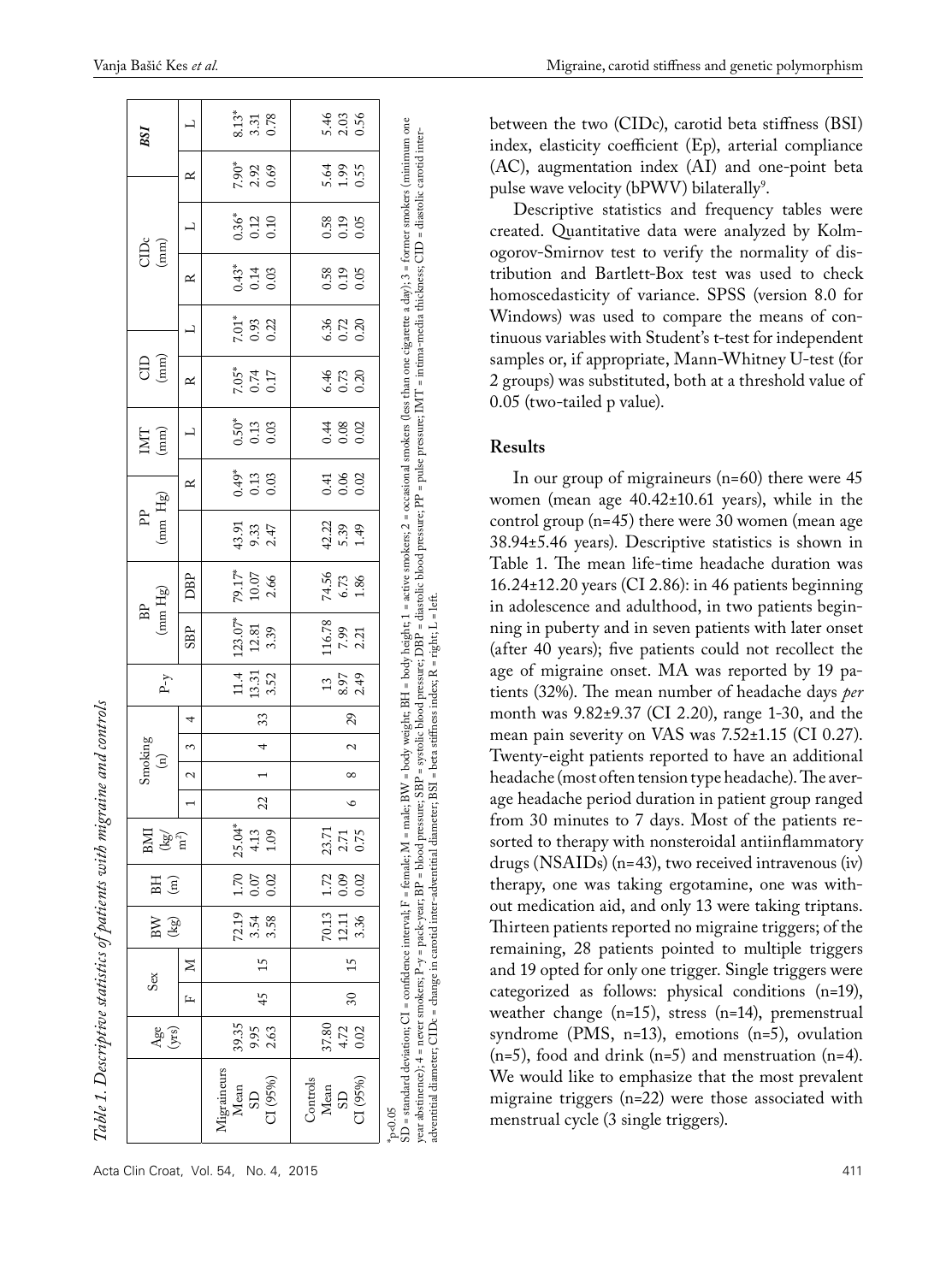Additionally, 24 patients had 14 years, 28 had 12 years, 4 had 16 years and the remaining four patients had 8 years of schooling. There were 44 married, 13 single and 3 divorced patients. Twenty-seven patients claimed they did not take alcoholic drinks and 33 reported having occasional drink. There were 3 hypertensive patients, all medicated and well controlled (repeated BP measurements revealed normal values); two patients were diabetic (one treated with diet and one with oral medication; blood glucose measurement showed normal values in both cases). None of the patients had cardiac disease. There were 22 (37%) active smokers among migraineurs with the mean pack-year number 11.4±13.31. Four women were taking oral contraceptives.

Blood sample measurements of inflammation parameters like ESR, leukocyte count and CRP were all within the normal laboratory values, as were red blood cell count and hemoglobin values. Total cholesterol was 5.63±1.21 mmol/L (CI 0.32), LDL 3.50±1.10 mmol/L (CI 0.30), while HDL and triglycerides were 1.50±0.50 mmol/L (CI 0.10) and 1.38±0.99 mmol/L (CI 0.26), respectively. The mean waist circumference was 85.63±13.66 cm (CI 3.61).

The mean BP was 123.07±12.81 mm Hg over 79.17±10.07 mm Hg in migraineurs *versus* 116.78±7.99 mm Hg over  $74.56 \pm 6.73$  mm Hg in controls (p<0.05). There was no statistically significant PP difference between patients and controls (43.91±9.33 mm Hg *ver-* *sus* 42.22±5.39 mm Hg). Heart rate was normal in all patients (69.89±8.64 beats/min, CI 2.28).

Color coded carotid Doppler showed plaques in four patients, mild stenosis in one patient and moderate stenosis in one patient, while 54 patients showed no pathology. The mean IMT was normal in both groups, but slightly greater in migraine patients. The same was also found for CID and CIDc. AC in migraineurs showed decreased carotid compliance, while all other markers implied increased arterial stiffness (Table 2), with no side-to-side differences (p>0.05).

Genetic polymorphism analysis revealed homozygotic mutations (HoM) for MTHFR (C677T) in three and heterozygous mutation (HeM) in 22 patients, HoM for PAI-1 in 11 and HeM in 22 patients, and HoM for ACE in nine and HeM in 18 patients. Single mutations occurred in 14 patients, coexisting mutations of two aforementioned genes occurred in 12 patients, while another nine patients had three coexisting mutations (11 patients were mutation free). There were no HoM discovered for factor V Leiden, factor II (prothrombin G20210A) and APO E. Only 2 HeM were detected for factor V Leiden and APO E; all other patients were mutation free. Brain MRI was performed in 20 patients (others refused brain imaging): periventricular WML were found in 11 patients, 4 in MA patients, and two patients had evidence of previous small brain stem ischemic lesions.

|             |         | Ep<br>(kPa) | AC<br>$(mm^2/kPa)$ |         | AI        | (%)       |         | $\beta$ PWV<br>(m/s) |
|-------------|---------|-------------|--------------------|---------|-----------|-----------|---------|----------------------|
|             | R       | L           | $\mathbb R$        | L       | R         | L         | R       | L                    |
| Migraineurs |         |             |                    |         |           |           |         |                      |
| Mean        | 103.64* | 107.43*     | $0.88*$            | $0.85*$ | 9.99      | 11.11     | $6.13*$ | $6.21*$              |
| <b>SD</b>   | 38.27   | 45.19       | 0.33               | 0.33    | 10.50     | 14.59     | 1.06    | 1.24                 |
| CI(95%)     | 8.96    | 10.59       | 0.08               | 0.08    | 2.46      | 3.42      | 0.25    | 0.29                 |
| Controls    |         |             |                    |         |           |           |         |                      |
| Mean        | 70.95   | 68.80       | 1.10               | 1.10    | <b>NA</b> | NA        | 5.07    | 4.98                 |
| <b>SD</b>   | 26.27   | 26.80       | 0.40               | 0.44    | NA        | NA        | 0.95    | 0.95                 |
| CI (95%)    | 7.28    | 7.43        | 0.11               | 0.12    | <b>NA</b> | <b>NA</b> | 0.26    | 0.26                 |

*Table 2. Other functional vascular parameters of migraineurs versus controls*

\*p<0.01; NA = not available, there were no side-to-side differences detected; SD = standard deviation; CI = confidence interval; Ep = elasticity coefficient; AC = arterial compliance; AI = augmentation index; βPWV = one-point beta pulse wave velocity; CIDc = carotid inter-adventitial diameter change;  $R = right$ ;  $L = left$ .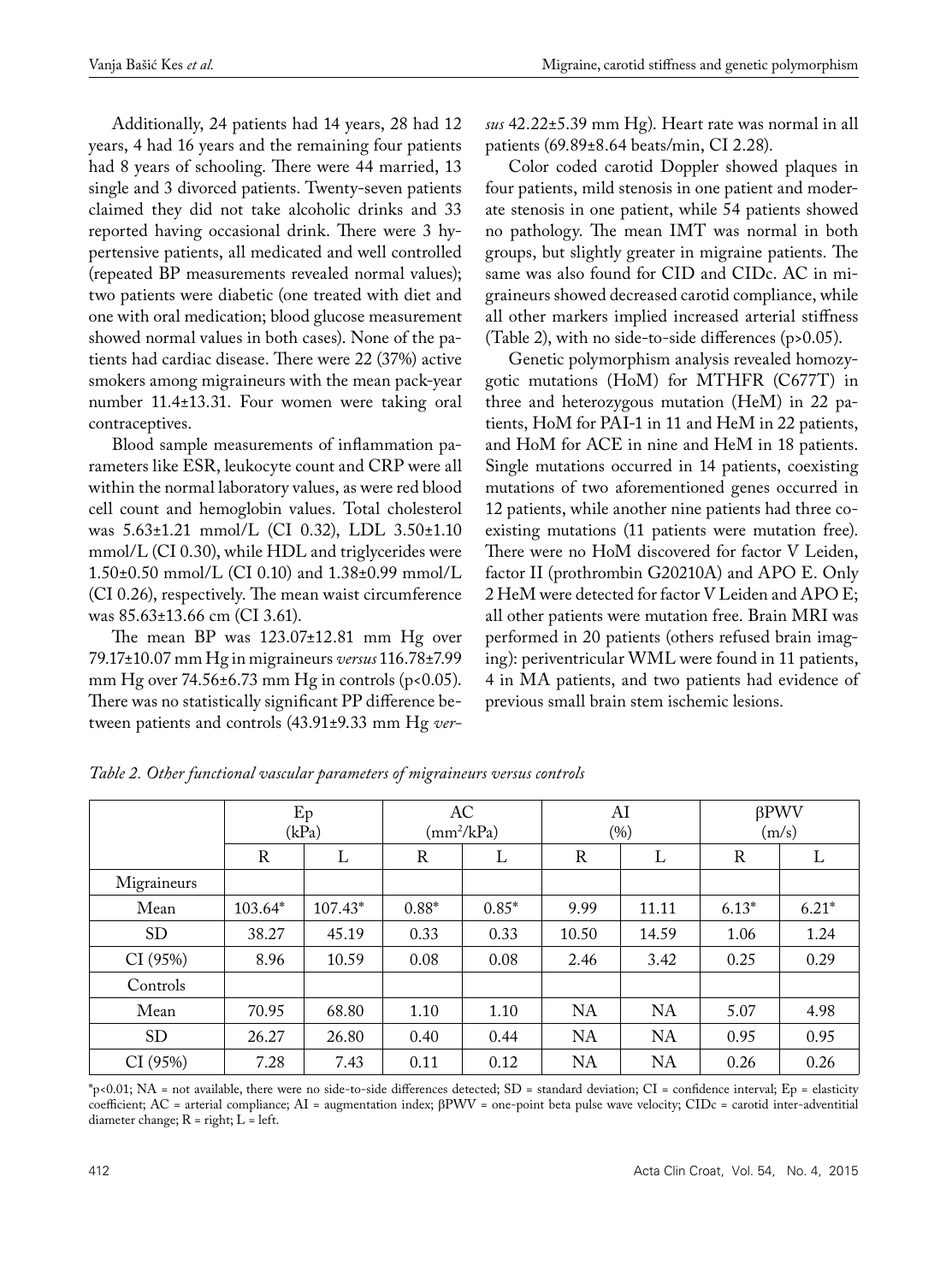## **Discussion**

Migraine patients in this study had significantly higher values of IMT, BSI, Ep, AI and βPWV indicating increased carotid stiffness. AC was decreased compared to controls, as is usually expected in early vascular changes. The average life-time migraine duration in our patients was 16 years, but it was, so far, discovered that functional properties in peripheral arteries are altered even in patients with migraine of a relatively recent onset (<6 years), even more so in muscular arteries<sup>10</sup>. Our previous studies have shown that over time, due to age increase alone, changes of vascular elasticity can be detected and predicted<sup>11</sup>. However, there were no significant differences in our study between the morphological and functional measurements in either CCA or between sexes. A recent study showed results similar to ours, i.e. there was no difference between left and right CCA lumen diameter and IMT despite the fact that men had larger carotid diameters in general<sup>12</sup>.

It is widely accepted that carotid PWV directly reflects arterial stiffness while central pressure or AI is its indirect or surrogate measure. Increase in PWV is attributed to endothelial cell regulation that contributes to structural changes of arterial tunica media that might occur independently, as well. Furthermore, increased aortic PWV in young people was labeled as a possible mechanism underlying the increased CV risk in migraine patients<sup>13</sup>. Similar was recently also confirmed in chronic migraine patients, where both increased arterial stiffness and endothelial dysfunction were discovered<sup>14</sup>. Liman *et al.* confirmed increase in arterial stiffness in migraine patients, even without impairment of peripheral endothelial function<sup>15</sup>. In a study by de Hoon *et al.,* interictally increased arterial stiffness was concluded to suggest that migraine might be part of a more generalized vascular disorder16. Recently, multiple linear regression analysis revealed that migraine was an independent determinant of AI after adjustment for confounding factors such as age, sex, body height, systolic BP, hypertension medication, hyperlipidemia, diabetes mellitus and heart rate6 . Our migraine patients had significantly higher IMT values compared to controls (still within the healthy boundaries) suggesting stratification, i.e. IMT quintiles predicting the risk of stroke<sup>17</sup>. Kovaite *et al.* found that SCORE risk assessment may be used

Acta Clin Croat, Vol. 54, No. 4, 2015 413

to assess cardiovascular risk as low (<5%) or increased (≥5%) selecting cut-off value of 0.078 mm for IMT and 8.95 m/s for PWV18. Our previous study showed that, due to age increase alone, changes of vascular stiffness could be detected and predicted<sup>11</sup>. Still, it has been established that age and sex independently influence both parameters, while BMI and LDL cholesterol independently reflect only carotid IMT changes<sup>19</sup>. The aforementioned parameters are especially important since they mark two separate entities of vascular damage: functional – arterial stiffness (PWV) and morphological – subclinical atherosclerosis (carotid IMT).

Only a few of our patients had conventional vascular risk factors, probably because of their relatively young age. Still, our patients were more prone to smoking (one-third were active smokers) compared to controls. Agreeably, Lopez-Mesonero *et al.* found habitual smoking of 5 cigarettes daily to invoke migraine attacks by one-third more often<sup>20</sup>. Smoking is proatherogenic through blood clot formation, endothelial dysfunction and lipid peroxidation, all persisting long after smoking cessation<sup>21</sup>. Previous studies have stated that diameter increase, IMT increase and plaque formation are early irreversible markers of atherosclerosis, as are systolic BP and PP increase<sup>22</sup>. Additionally, significantly higher BP values, but still within the healthy boundaries, were observed in our migraine patients and recently by Harandi *et al.* proposing the need for greater vigilance in patient screening and management<sup>23</sup>. Both systolic and diastolic BP were equally increased in our patients, so no difference in PP values was detected between the groups.

Additionally, our migraine patients had a high incidence of homozygous and heterozygous mutations for MTHFR, PAI-1 and ACE. Other tested genes (factor V Leiden, factor II (prothrombin G20210A), and APO E) did not differ between our groups, as was also noted by Pizza *et al*.<sup>3</sup> So far, PAI-1 was found significantly lower in migraineurs (along with tPA) supporting involvement of hemostasis in the pathogenesis of migraine<sup>24</sup>. Proatherogenic homozygous ACE mutation is more frequent in migraine with aura and is deemed responsible for the occurrence of migraine attacks and their frequency. Additionally, it seems that this phenomenon is even stronger when associ-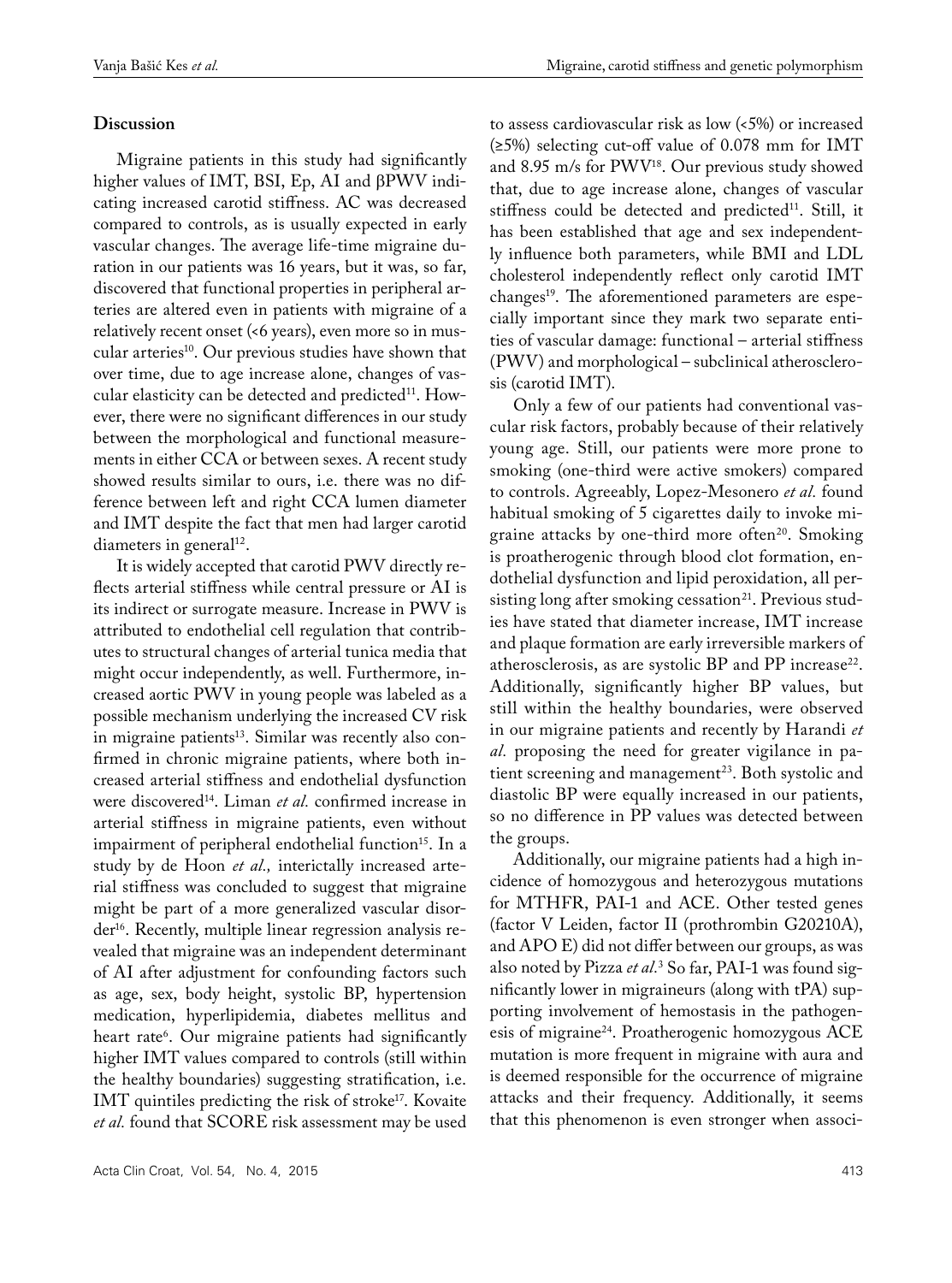ated with MTHFR gene polymorphism, especially in Caucasians. Furthermore, MTHFR mutation causes mild elevation in homocysteine levels, which in turn causes vascular abnormalities and migraine, as well as trigemino-vascular activation3 . Migraine susceptibility in MTHFR polymorphism could be explained by ischemia or hypoxia that evoke cerebrovascular incidents, or by increased platelet stickiness. However, increased homocysteine suppresses Na+-K+-ATPase activity in parietal, prefrontal and cingulated cortex of rats, offering the possibility of involvement of both neurons and glia25. Lastly, platelet activation and plasma coagulability are increased during migraine attacks, implying that genes affecting vascular endothelial function could play a significant role in cerebral blood flow changes detected in migraineurs<sup>3</sup>.

Only two of our patients had evidence of previous small and asymptomatic cerebrovascular events in posterior circulation (brain stem ischemia) and there were periventricular WML in 11 patients (four of those in MA patients). Additionally, there was no evidence of occipital brain lesions in our patients, labeled as specific to patients with migraine in the CAMERA study<sup>26</sup>. Still, longitudinal studies are needed to assess whether these lesions have a tendency to progress and would have relevant (long-term) functional or clinical correlates. So far, epidemiologic data showed the risk of cerebrovascular events in migraineurs to be most prominent in the 45-55 age group (approximately twofold) and even more so if the patients are female, smokers and taking oral contraceptives (seven-fold)<sup>27</sup>. Additionally, Lee *et al.* report that this increased risk may be explained by a reduced number of circulating endothelial progenitor cells, a surrogate biologic marker of vascular function<sup>28</sup>. In our patient group, there were no signs of chronic inflammation as proven by laboratory testing, i.e. leukocyte count and CRP levels. CRP can be used as a measure of endothelial health or dysfunction promoted by chronic inflammation, facilitation of lipoprotein-macrophage interaction, all eventually inciting atherosclerosis<sup>29</sup>.

Lastly, we would like to state pitfalls of our investigation: small sample size, lack of age, sex and risk factor matching, and lack of isolation of migraineurs with occipital WML or with homozygous mutation of procoagulant genes in comparison to matched controls.

# **Conclusion**

In conclusion, based on the results of this study, we can say that our patients with episodic migraine were at a low risk of cerebrovascular disease, but had started to stratify from expected values of functional vascular parameters thus proving vascular remodeling. Therefore, ultrasound and general health monitoring are advisable so that active preventive measures against potential cerebrovascular disease can be initiated on time. Furthermore, prospective studies should be performed to evaluate the rate of progression of IMT, BSI, Ep, AI, βPWV and AC with respect to genetic polymorphism, thus determining their importance as markers of cerebrovascular and cardiovascular incidents.

# **References**

- 1. Schurks M, Rist P, Bigal ME, Buring JE, Lipton RB, Kurth T. Migraine and cardiovascular disease – systematic review and meta-analysis. BMJ. 2009;339:1-11.
- 2. Etminan M, Takkouche B, Isorna FC, Samii A. Risk of ischaemic stroke in people with migraine: systematic review and meta-analysis of observational studies. BMJ, Online-Publication. 2004: DOI 10.1136/bmj.38302.504063.8F.
- 3. Pizza V, Agresta A, Agresta A, Lamaida E, Lamaida N, Infante F, *et al.* Migraine and genetic polymorphisms: an overview. Open Neurol J. 2012;6:65-70.
- 4. Ross R. Atherosclerosis an inflammatory disease. N Engl J Med. 1999;14;340(2):115-26.
- 5. Mancia G, Rosei EA, Ambrosioni E, Avino F, Carolei A, Daccò M, et al.; MIRACLES Study Group. Hypertension and migraine comorbidity: prevalence and risk of cerebrovascular events: evidence from a large, multicenter, crosssectional survey in Italy (MIRACLES study). J Hypertens. 2011;29(2):309-18.
- 6. Nagai T, Tabara Y, Igase M, Nakura J, Miki T, Kohara K, *et al.* Migraine is associated with enhanced arterial stiffness. Hypertens Res. 2007;30(7):577-83.
- 7. Lakatta EG, Levy D. Arterial and cardiac aging: major shareholders in cardiovascular disease enterprises: Part I: Aging arteries: a "set up" for vascular disease. Circulation. 2003;107(1):139-46.
- 8. Niki K, Sugawara M, Chang D, Harada A, Okada T, Sakai R, *et al.* A new noninvasive measurement system for wave intensity: evaluation of carotid arterial wave intensity and reproducibility. Heart Vessels. 2000;17:12-21.
- 9. Van Bortel LM, Duprez D, Starmans-Kool MJ, Safar ME, Giannattasio C, Cockcroft J, *et al.* Clinical applications of arterial stiffness, Task Force III: Recommendations for User Procedures. Am J Hypertens. 2002;15:445-52.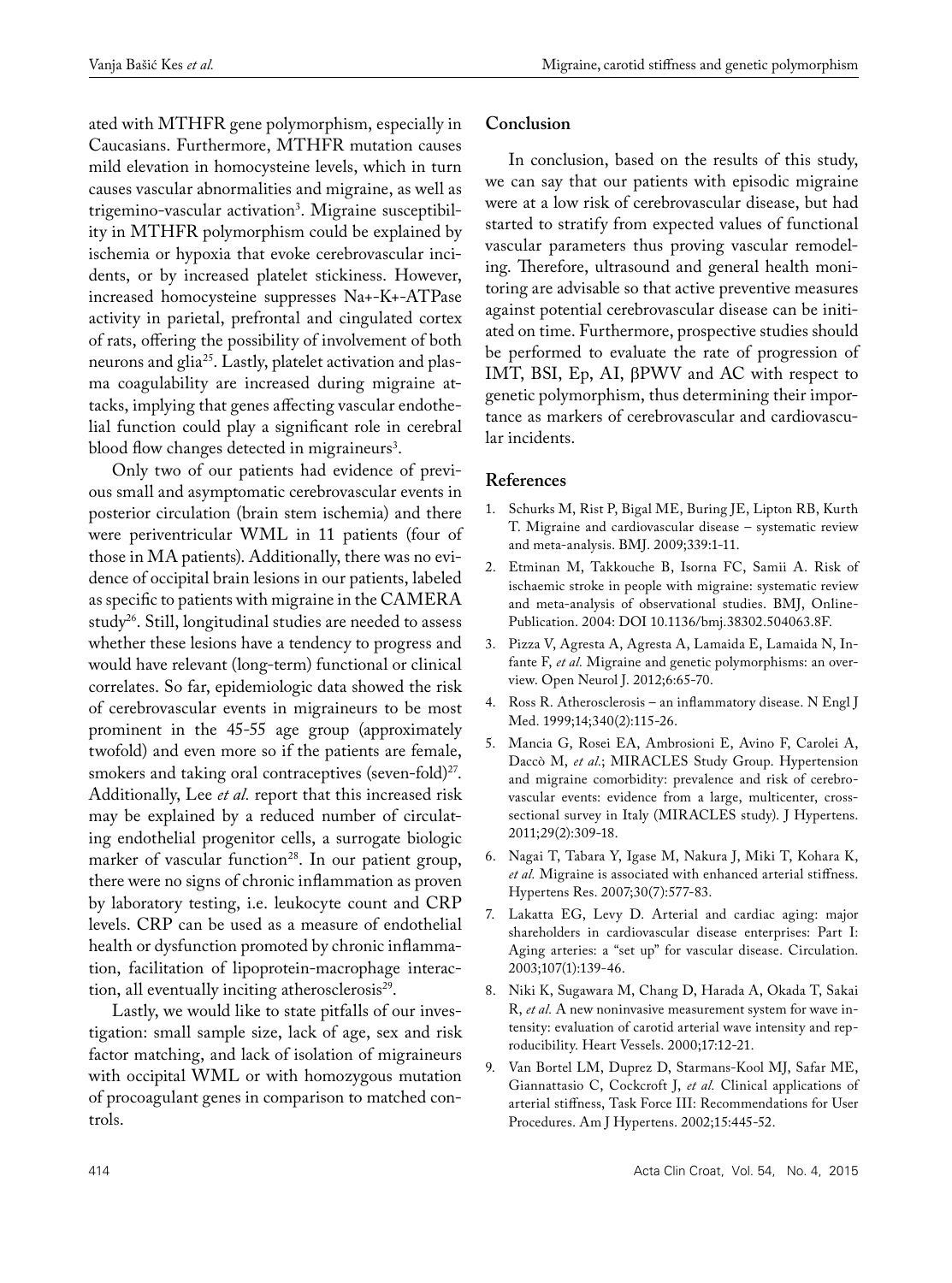- 10. Vanmolkot FH, Van Bortel LM, De Hoon JN. Altered arterial function in migraine of recent onset. Neurology. 2007;68:1563-70.
- 11. Jurašić MJ, Josef-Golubić S, Šarac R, Lovrenčić-Huzjan A, Demarin V, *et al.* Beta stiffness – setting age standards. Acta Clin Croat. 2009;48:253-8.
- 12. Limbu YR, Gurung G, Malla R, Rajbhandari R, Regmi SR, *et al.* Assessment of carotid artery dimensions by ultrasound in non-smoker healthy adults of both sexes. Nepal Med Coll J. 2006;8(3):200-3.
- 13. Schillaci G, Sarchielli P, Corbelli I, Pucci G, Settimi L, Mannarino MR, *et al.* Aortic stiffness and pulse wave reflection in young subjects with migraine. A case control study. Neurology. 2010;75:960-6.
- 14. Caballero PEJ, Escudero FM. Peripheral endothelial function and arterial stiffness in patients with chronic migraine: a case-control study. J Headache Pain. 2013;14(1):8.
- 15. Liman TG, Neeb L, Rosinski J, Wellwood I, Reuter U, Doehner W, *et al.* Peripheral endothelial function and arterial stiffness in women with migraine with aura: a case-control study. Cephalalgia. 2012;32(6):459-66.
- 16. De Hoon JN, Willigers JM, Troost J, Struijker-Boudier HA, van Bortel LM, *et al.* Cranial and peripheral interictal vascular changes in migraine patients. Cephalalgia. 2003;23:96- 104.
- 17. del Sol AI, Moons KG, Hollander M, Hofman A, Koudstaal PJ, Grobbee DE, *et al.* Is carotid intima-media thickness useful in cardiovascular disease risk assessment? The Rotterdam Study. Stroke. 2001;32:1532-8.
- 18. Kovaite M, Petrulioniene Z, Ryliskyte L, Badariene J, Cypiene A, Dzenkeviciūte V, *et al.* Relationship of arterial wall parameters to cardiovascular risk factors and cardiovascular risk assessed by SCORE system. Medicina (Kaunas). 2007;43(7):529-41. (in Lithuanian)
- 19. Oren A, Vos LE, Uiterwaal CS, Grobbee DE, Bots ML. Aortic stiffness and carotid intima-media thickness: two in-

dependent markers of subclinical vascular damage in young adults? Eur J Clin Invest. 2003;33(11):949-54.

- 20. López-Mesonero L, Márquez S, Parra P, Gámez-Leyva G, Muñoz P, Pascual J. Smoking as a precipitating factor for migraine: a survey in medical students. J Headache Pain. 2009;10(2):101-3.
- 21. Kiechl S, Werner P, Egger G, Oberhollenzer F, Mayr M, Xu Q , *et al*. Active and passive smoking, chronic infections, and the risk of carotid atherosclerosis – prospective results from the Bruneck Study. Stroke. 2002;33:2170-6.
- 22. O'Rourke MF, Staessen JA, Vlachopoulos C, Duprez D, Plante GE. Clinical applications of arterial stiffness; definitions and reference values. Am J Hypertens. 2002;15:426-44.
- 23. Harandi SA, Togha M, Sadatnaseri A, Hosseini SH, Jahromi SR. Cardiovascular risk factors and migraine without aura: a case-control study. Iran J Neurol. 2013;12(3):98-101.
- 24. Bianchi A, Pitari G, Amenta V, Giuliano F, Gallina M, Costa R, *et al.* Endothelial, haemostatic and haemorheological modifications in migraineurs. Artery. 1996;22(2):93-100.
- 25. Moskowitz MA, Kurth T. Blood vessels, migraine, and stroke. Stroke. 2007;38:3117-8.
- 26. Kruit MC, van Buchem MA, Launer LJ, Terwindt GM, Ferrari MD. Migraine is associated with an increased risk of deep white matter lesions, subclinical posterior circulation infarcts and brain iron accumulation: the population-based MRI CAMERA study. Cephalalgia. 2010;30(2):129-36.
- 27. Wingerchuk DM, Spencer B, Dodick DW, Demaerschalk BM. Migraine with aura is a risk factor for cardiovascular and cerebrovascular disease: a critically appraised topic. Neurologist. 2007;13(4):231-3.
- 28. Lee ST, Chu K, Jung KH, Kim DH, Kim EH, Choe VN, *et al*. Decreased number and function of endothelial progenitor cells in patients with migraine. Neurology. 2008;70:1510-7.
- 29. Verma S, Buchanan MR, Anderson TJ. Endothelial function testing as a biomarker of vascular disease. Circulation. 2003;108(17):2054-9.